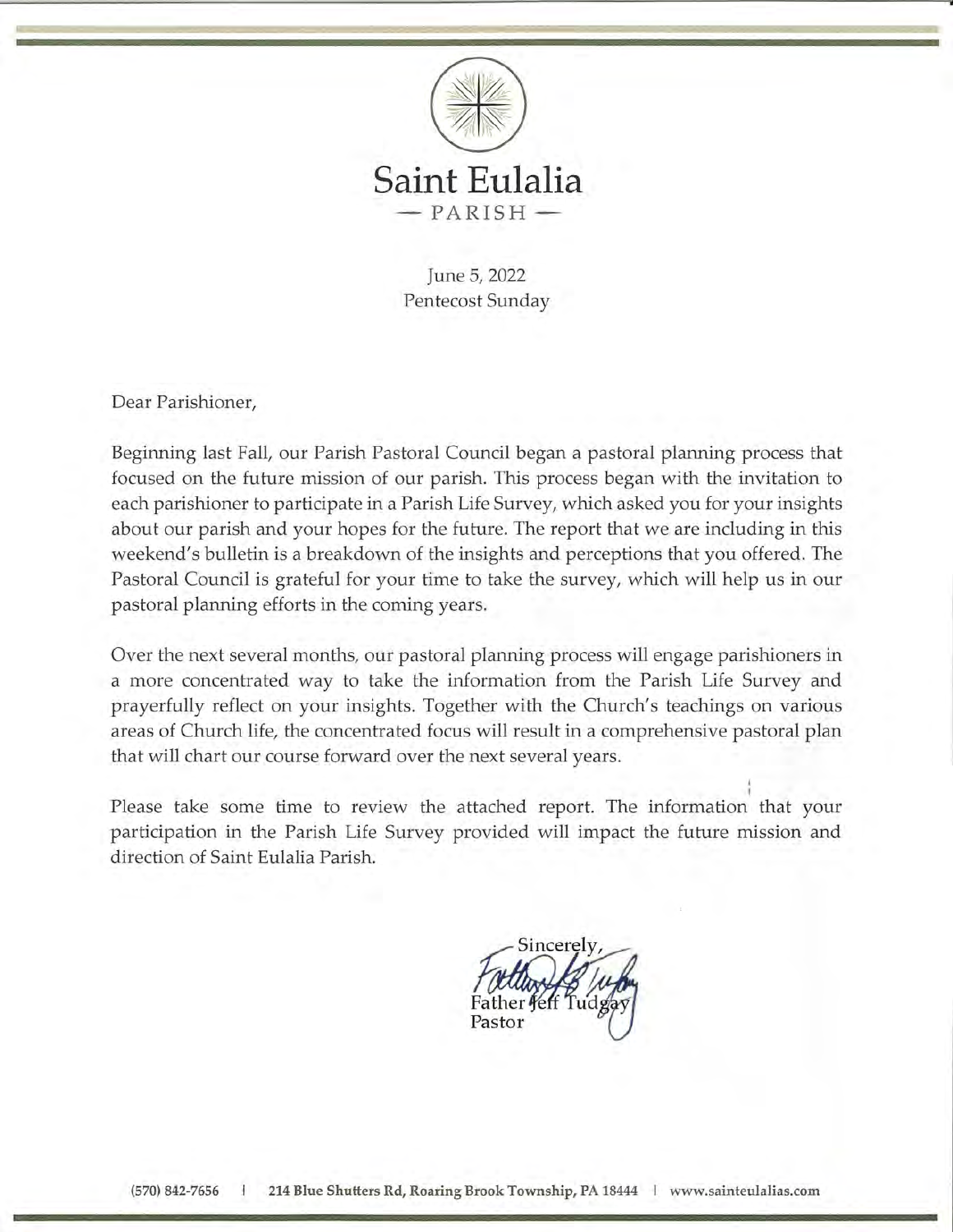

# **Introduction of Executive Summary**

In November 2021, the Saint Eulalia Parish Pastoral Council released its comprehensive Parish Life Survey. This survey captured the input of

parishioners and visitors on five key elements of Parish Life: 1. Demographics, 2. Community and Outreach, 3. Liturgical Life, 4. Catechesis and Faith Formation, and 5. Stewardship and Evangelization. A total of 390 individual responses to the survey were received. The responses were analyzed with the intention of elevating the voices of parishioners and visitors in the Parish Pastoral Planning Process.

### **Methods**

- The survey was designed by a committee of Parish Pastoral Council members and Parish staff. Following a period of comment and revision, the survey was approved by the full Parish Pastoral Council.
- The survey contained 49 questions, including open-ended, rank-order and yes/no questions, across the five elements of parish life. The survey was available online and in paper form.
- The survey was open from Nov. 11, 2021 to Jan. 2, 2022. Promotion and dissemination efforts included a mailing to all 1,065 families listed in the parish database, emails, social media posts, announcements in the weekly bulletin and flyers at the November and December parish breakfasts.
- The survey data (390 responses) was reviewed and analyzed by the Parish Pastoral Council.

# **Demographics of 390 Respondents**

| <b>Parishioner Status</b> |              |  |
|---------------------------|--------------|--|
| Parishioners              | $91\%$       |  |
| Visitors/Guests           | 70/6         |  |
| Other                     | $2^{0}/_{0}$ |  |

| Gender |     |                 | Age             |
|--------|-----|-----------------|-----------------|
| Female | 68% |                 |                 |
| Male   | 32% | 10-18 Years Old |                 |
|        |     |                 | $10.0037 - 011$ |

| <b>Marital Status</b> |        |  |
|-----------------------|--------|--|
| Married               | 76%    |  |
| Single                | $11\%$ |  |
| Widowed               | $6\%$  |  |
| Divorced/Separated    | $4\%$  |  |
| Long-term Partnership | $3\%$  |  |

*Children in Household*

| Yes | 45% |
|-----|-----|
| No  | 55% |

| Age             |        |  |
|-----------------|--------|--|
| 10-18 Years Old | $8\%$  |  |
| 19-29 Years Old | $2\%$  |  |
| 30-39 Years Old | $6\%$  |  |
| 40-49 Years Old | 18%    |  |
| 50-59 Years Old | $22\%$ |  |
| 60-69 Years Old | 20%    |  |
| 70-79 Years Old | 19%    |  |
| 80 Years +      | $5\%$  |  |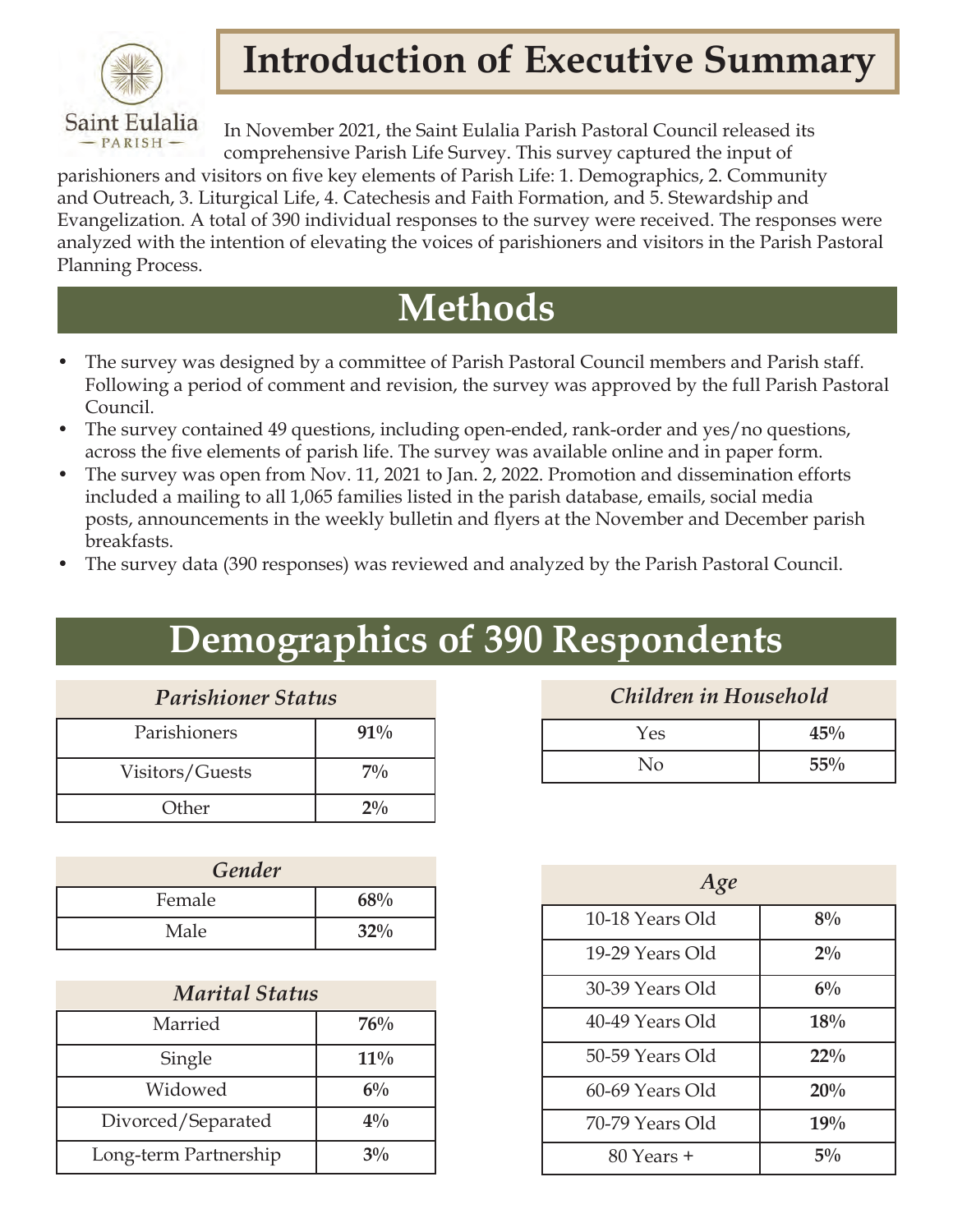

# **Community Outreach**

*Who the parishioners of Saint Eulalia Parish are within our church community and beyond*

> **When asked if the Parish effectively reaches out to the North Pocono community, 89% strongly agreed or agreed**

# **Strengths**

**When asked if Saint Eulalia Parish is a welcoming community of faith, 97% of respondents strongly agreed or agreed**



#### *Other Results of Significance*

- "Family/Families" (64 responses) and "Community" (44 responses) were two of the top words submitted to describe the Saint Eulalia Parish community.
- When asked if they feel comfortable reaching out to parish staff and clergy, 94% of respondents strongly agreed or agreed. Additionally, the majority of responses (98%) indicated they have confidence in parish leadership.
- The survey indentified the following methods of communication are preferred (top six in rank order): email, bulletin, mass announcements, Facebook posts, parish website and mailings.

### **Growth Potential**

Through written responses, respondents identified a desire for more opportunities to evangelize and tell the story of our church (for example, faith formation) and increased transparency within the Parish and Parish Pastoral Council. Additionally, respondents sought more engagement in community outreach grounded in a broader social justice approach (for example, offering a hot meal in the hall). There were calls for both more orthodox traditions (Latin Masses) and more inclusive traditions of Pope Francis' leadership. On a more global scale, respondents voiced a desire for liturgies to remain apolitical and for continued healing from scandals and controversies within the larger Catholic Church.

- **1. Communication:** *Provide opportunities to understand our faith and tell the story of our Church*
- **2. Engagement:** *Engage the community, evangelize and reconnect people to the Church*
- **3. Belonging:** *Build community and family sense of community*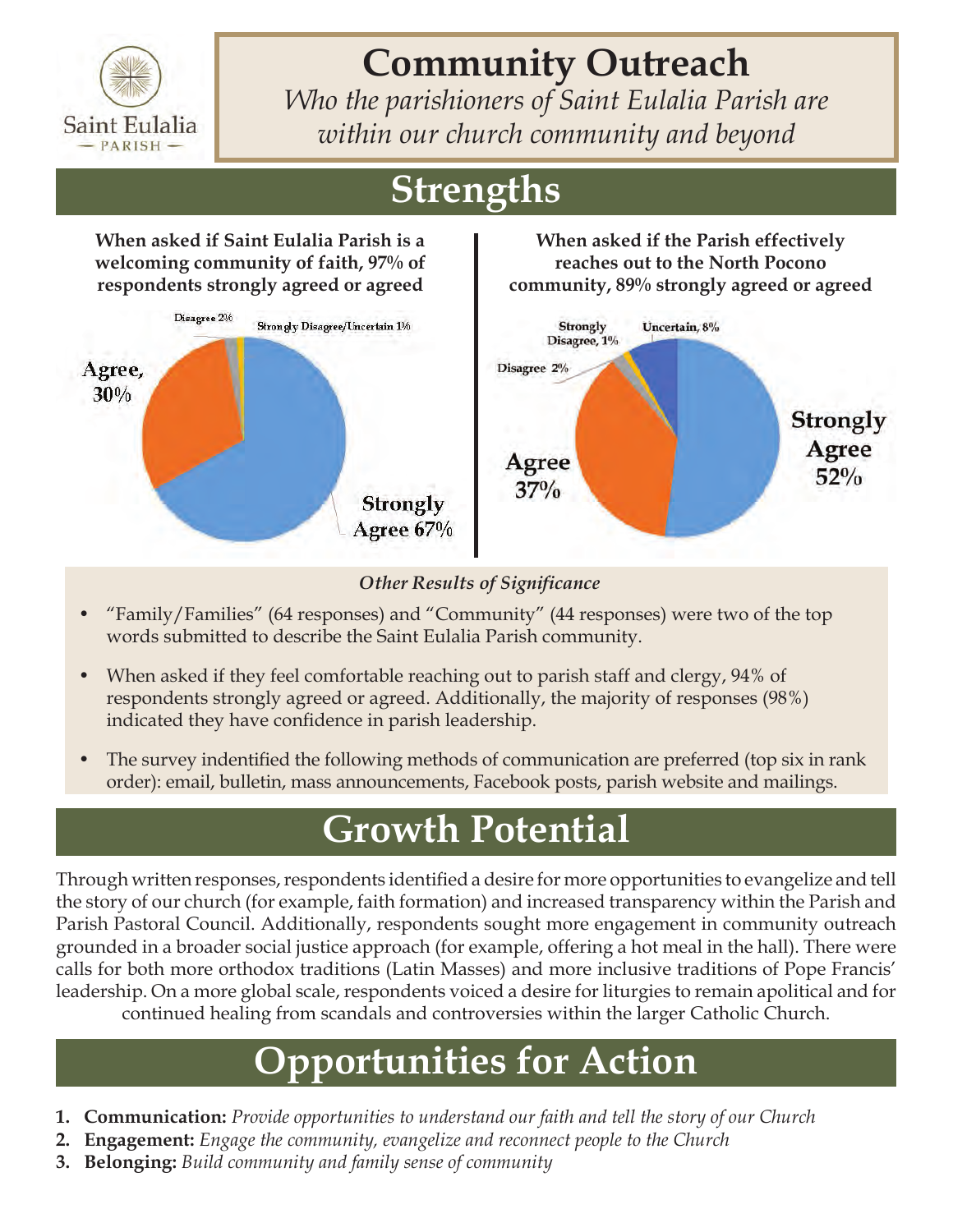

**Liturgical Life** *How Saint Eulalia Parish celebrates the Mass* 

*and all other Sacraments*

# **Strengths**



#### *Other Results of Significance*

- 97% of respondents stated that attending Mass was important to them.
- While 72% of respondents stated that they attend Mass every week, when asked if the current Mass times are convenient for them, 98% stated yes with the following breakdown:<br> $-33%$  attend the 10:05 a.m. Mass
	-
	- 24% attend the 8 a.m. Mass
	- 19% attend the 4 p.m. Vigil Mass
	- 12% attend the 11:30 a.m. Mass
	- 12% attend Mass via livestream and many respondents expressed gratitude for the livestream when they are not able to attend Mass.

#### **Growth Potential**

While 89% of respondents strongly agreed or agreed that the music at Mass creates a prayerful experience of worship, 76% of respondents agreed that they would like to hear new music. A total of 45% of respondents said they would like to hear new music at least a few times a year, while 31% said monthly.

Many respondents sought an exploration of other Mass times, including later Saturday Masses. Comments from respondents expressed a desire for more adoration and prayer opportunities in addition to a greater youth presence throughout the parish.

- **1. Music:** *Incorporate a greater variety of more familiar music*
- **2. Mass Times:** *Explore the best schedule for Mass offerings*
- **3. Youth:** *Attend to a young adult presence*
- **4. Liturgical Commission:** *Create a lively presence from all age groups and musicians and non-musicians*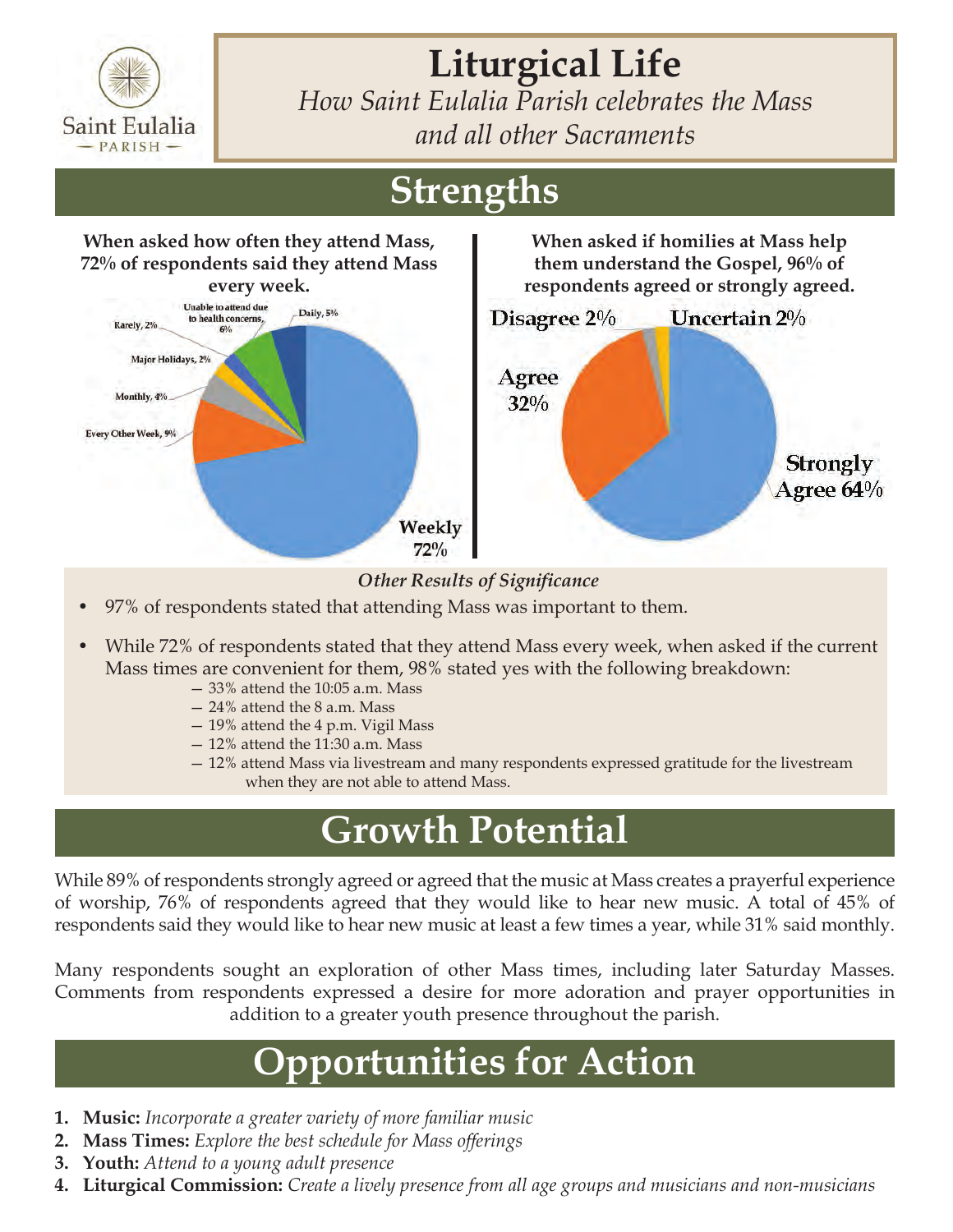

# **Catechesis and Faith Formation**

*How the parishioners of Saint Eulalia Parish learn and integrate our Catholic faith*

# **Strengths**

**When asked if the Religious Education Program is a foundational part of our parish, 93% strongly agreed or agreed**



**94%** of respondents strongly agreed or agreed that the religious education program meets their expectations

**97%** of respondents say religious education is offered at a convenient time

#### *Other Results of Significance*

- 92% of respondents strongly agreed or agreed that catechists effectively teach the Catholic faith to children. To contextualize these reponses, only 32% of people currently or recently had children enrolled in Religious Education
- 89% of respondents strongly agreed or agreed that they were significantly knowledgeable in their Catholic faith. They cited the following as the primary places of Catholic learning:
	- 36% Family
	- 25% Catholic School
	- 24% Religious Education
	- 5% Adult Faith Formation
	- 2% College Courses
	- $-1\%$  Mass
	- 7% Other

#### **Growth Potential**

Respondents indicated that parishioners of all ages are hungry for education and faith formation.

# **66%**

Percent of respondents who are interested in learning more about the Catholic faith, showing interest in:

- *• Scripture Study (153 people)*
- *• Saints (133 people)*
- *• Church History (128 people)*
- *• Marriage & Family (96 people)*
- *• Social Justice (82 people)*
- *• Pro-Life Issues (56 people)*

## **74%**

Percent of respondents who stated their children share what they learn in religious education with them

# **84%**

Percent of respondents who strongly agreed or agreed that Youth Ministry is a foundational part of the parish

# **70%**

Percent of respondents who strongly agreed or agreed that their children look forward to religious education

# **43%**

Percent of respondents were uncertain if the youth ministry program meets the needs of teens

- **1. Youth Group:** *Promote and support participation, students announce at Masses, make short videos*
- **2. Faith Formation:** *Movie night, book club, paint and sip, Pampered Chef party*
- **3. Adult Education:** *A larger variety at more times*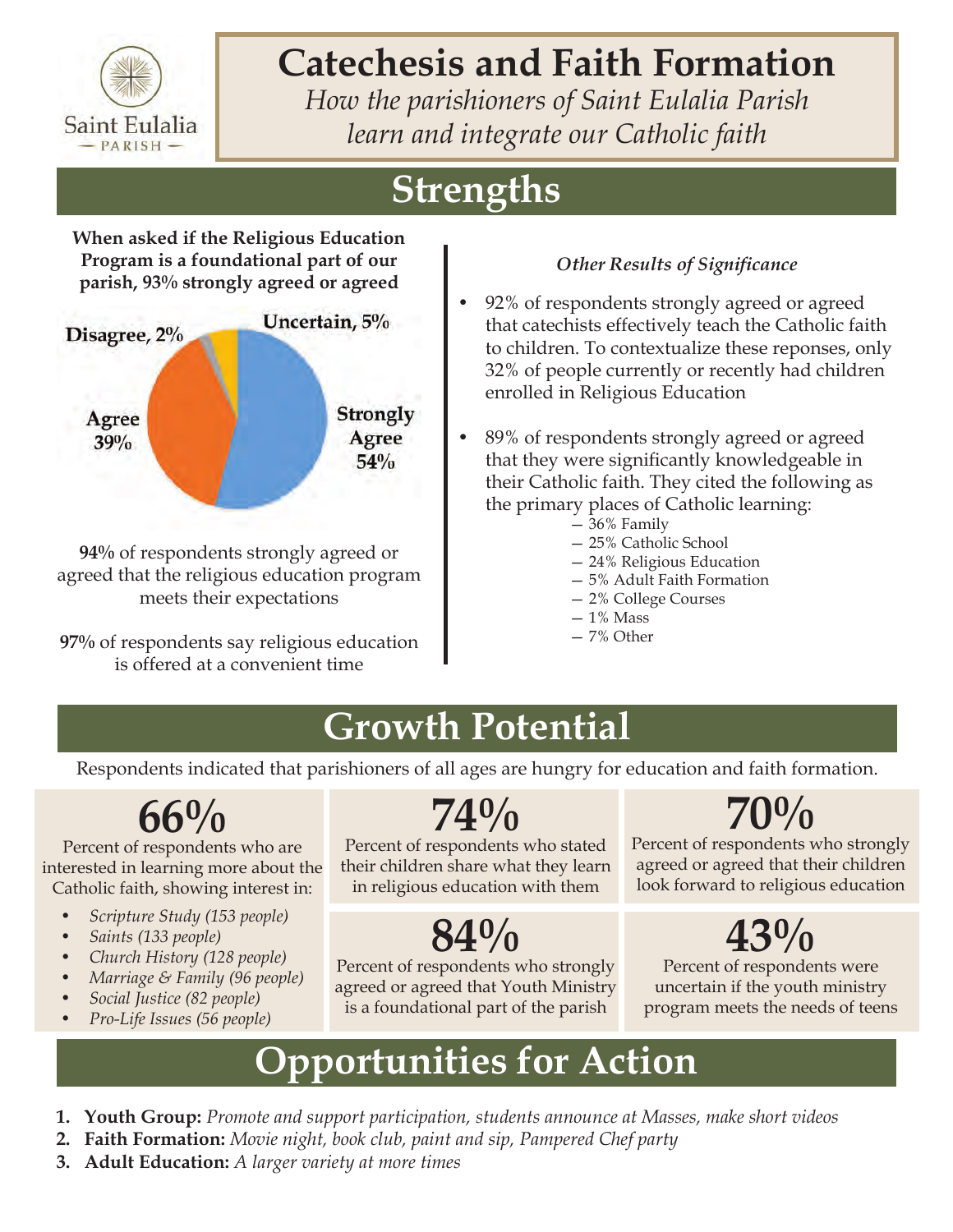

# **Stewardship and Evangelization**

*How the talents, gifts and resources of Saint Eulalia parishioners are used for the mission of the Church*

# **Strengths**

**When asked if they were mindful of how they use their talents, gifts and resources for the mission of the Church, both globally and locally, 77% of respondents either strongly agreed or agreed.**



**When asked if they were comfortable inviting others to experience and embrace the Catholic faith, a similar number of respondents, 76%, either strongly agreed or agreed and noted that people are often welcomed into the church by current members.**

# **Growth Potential**

**A total of 69% of respondents indicated that the concept of "stewardship" was clear to them, but 31% of respondents were not clear on the concept.**



**When asked specifically if they felt comfortable reaching out to those who feel alienated from the Catholic Church, only 62% of respondents strongly agreed (19%) or agreed (43%). Respondents indicated through written comments that there is room for more encouragement of personal invitations for current members to "go forth and spread the Good News" about the parish. There is a need to "tell our story."**

- **1. Community:** *Build on sense of welcome and generosity*
- **2. Transparency:** *Continue financial transparency*